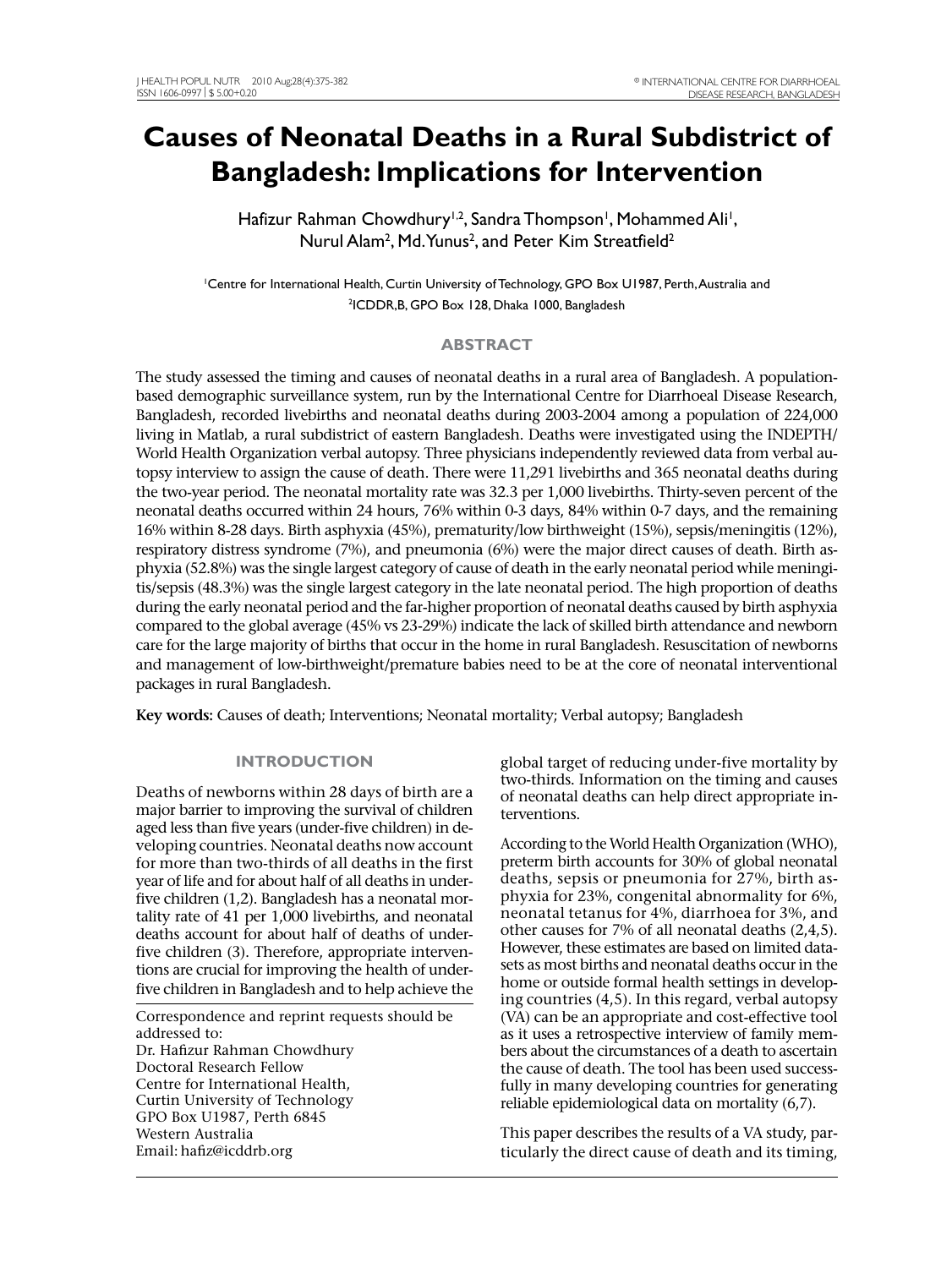carried out on all neonatal deaths during 2003- 2004 in a rural subdistrict of Bangladesh.

# **MATERIALS AND METHODS**

**Study design and population**

The study was carried out in Matlab, a rural subdistrict in eastern Bangladesh, where the International Centre for Diarrhoeal Disease Research, Bangladesh (ICDDR,B) has been maintaining a longitudinal health and demographic surveillance system (HDSS) on ~224,000 people living in the area (8). Approximately half of the surveillance population (n=112,000) receives a range of maternal and child-health and family-planning intervention services from ICDDR,B, and the remaining half receives standard government services (8). The demographic surveillance system is maintained at the peripheral level by the Community Health Research Workers (CHRWs) who make monthly visits to households to collect information on demographic events, such as birth, death, migration, abortion, marriage, divorce, etc., using pre-coded coloured forms to record the events. Living in the village and having a limited population to survey, these CHRWs are very unlikely to miss any vital events. These data are collated and maintained in the HDSS databases (8). The CHRWs collect data from both ICDDR,B and government service areas. This study investigated and analyzed all neonatal deaths in 2003 and 2004 in both intervention and comparison areas of the HDSS. The total number of neonatal deaths was 365.

# **Verbal autopsy**

The questionnaire was developed by a VA working group of the International Network of Field Sites with Continuous Demographic Evaluation of Populations and their Health in developing countries INDEPTH (http://www.indepth-network.org) and is closely based on the WHO VA questionnaire. For use in the Matlab HDSS, the questionnaire was adapted to local customs and culture and was translated into Bangla by a VA team at the Matlab HDSS before its piloting and implementation in the HDSS. The questionnaire included space for an open-ended description of deaths and a closedended component on pregnancy, child birth, and common illnesses of neonatal deaths. A structured one-page questionnaire was also included for collecting information on healthcare-seeking during the fatal illness episode.

# **Collection of data**

The CHRWs recorded any deaths in their assigned territory of households on a registration slip (date of death, identification number, etc.) during their

monthly house-to-house visits, which was then sent to the block supervisor. These were then uploaded on the HDSS records. An interviewer trained in VA and with at least 10 years of schooling made a field-visit 2-6 weeks after the date of death to conduct the VA interview. After obtaining informed verbal consent, the interviewer conducted the interview in Bangla, the local language. Generally, the mother was the primary respondent but sometimes other family members were allowed to supplement the interview. Descriptive statements were recorded in the open part of the questionnaire in Bangla, preserving local idioms and refraining from any alteration or translation. Interviews generally lasted for 40-60 minutes depending on the history of illness and the emotional state of the caretakers.

#### **Assignment of cause of death**

Three physicians independently reviewed all records of deaths to assign a direct cause of death and an originating/underlying cause of death when possible. The physicians worked at the ICDDR,B hospital in Matlab and were aware of the local disease profile of the population. They were also knowledgeable about the integrated management of childhood illness (IMCI) guidelines of the WHO (9). All physicians were given a brief orientation about the VA questionnaire and their responsibilities to allocate a cause of death. Their role was to review the completed VA questionnaire to assign a direct cause of death and an originating cause of death. They used a three-digit code for each cause of death from the list of codes of the tenth revision of International Statistical Classification of Disease, Injuries and Causes of Death (ICD-10) (10). An agreement of at least two physicians on a direct cause of death was required to assign a cause of death.

# **Analysis of data**

All data were entered via a Visual FoxPro dataentry screen into the Oracle database. For reporting purposes, prematurity and low birthweight were combined into one category, sepsis and meningitis into another category, and all congenital anomalies as one category. Deaths and causes of death were compared by sex of newborn, and the time period of death using  $\chi^2$  test or Fisher's Exact test when appropriate. Data were analyzed using the Stata software (version 9) (11).

# **Ethical approval**

The Human Research Ethics Committee of the Curtin University of Technology and the Ethical Review Committee of the ICDDR,B approved the study. Informed verbal consent, confidentiality, and anonymity were ensured for all interviewees.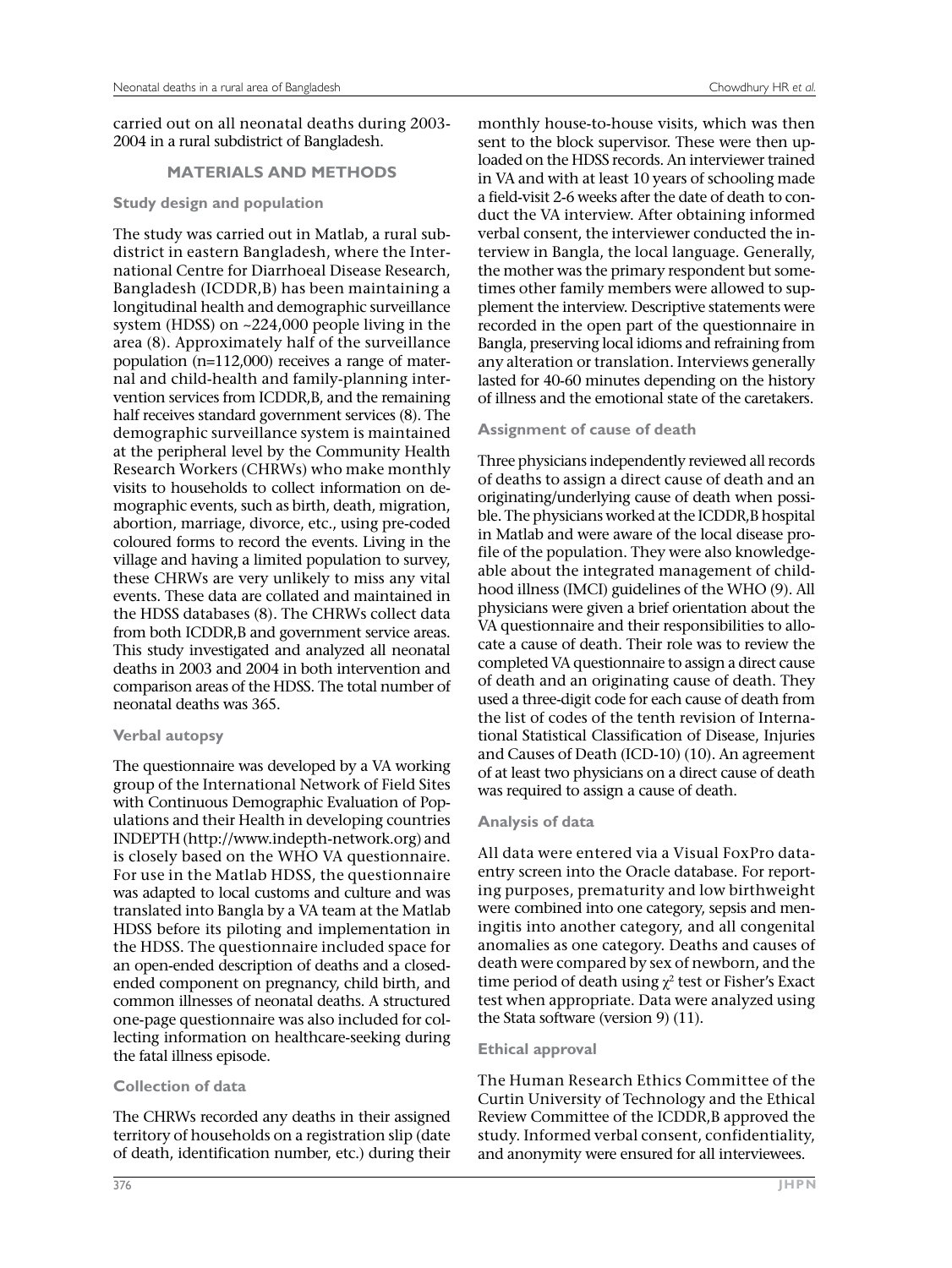#### **RESULTS**

**Early and late neonatal mortality rates by service area**

The overall rate of neonatal morality in Matlab was 32.3 per 1,000 livebirths, with 30.6 in the ICDDR,B service area and 34.1 in the government service area. Table 1 shows that the rate of early (0-7 days) neonatal morality was 28.6 per 1,000 livebirths in the government service area, which was 11% higher than that in the ICDDR,B service area (25.8 per 1,000

during the second week, and the remaining 32 (8.8%) occurred in the third and the fourth week of life. Thus, more than four-fifths of the neonatal deaths occurred in the first week, with a large proportion on the day of birth.

#### **Cause of death**

Birth asphyxia (44.9%), prematurity/low birthweight (15.1%), sepsis/meningitis (12.3%), respiratory distress syndrome (RDS) (6.9%), and pneumonia (5.5%) were the top five causes of death

| Table 1. Neonatal mortality rate according to timing of death and service areas                                                              |                                      |                                        |                                    |  |  |  |
|----------------------------------------------------------------------------------------------------------------------------------------------|--------------------------------------|----------------------------------------|------------------------------------|--|--|--|
| Timing of death                                                                                                                              | ICDDR, B area<br>$(livebirth=5,659)$ | Government area<br>$(livebirth=5,632)$ | Both areas<br>$(livebirth=11,291)$ |  |  |  |
| Early $(0-7 \text{ days})$<br>neonatal mortality rate*                                                                                       | 25.8                                 | 28.6                                   | 27.2                               |  |  |  |
| Late $(8-28 \text{ days})$<br>neonatal mortality rate                                                                                        | 4.8                                  | 5.5                                    | 5.1                                |  |  |  |
| Total                                                                                                                                        | 30.6                                 | 34.1                                   | 32.3                               |  |  |  |
| The overall difference between areas is insignificant; $\chi^2$ (1)=1.12; p=0.29; *Neonatal mortality<br>rate expressed per 1,000 livebirths |                                      |                                        |                                    |  |  |  |

livebirths). The rate of late (8-28 days) neonatal mortali ty was 5.5 per 1,000 livebirths in the government area, about 15% higher than that in the ICDDR,B area (4.8 per 1,000 livebirths). Overall, early neonatal deaths (first seven days of life) comprised 84% of all neonatal deaths.

#### **Plurality of births**

Most (82%) deceased neonates were singleton births while twins comprised 16% of the deaths, and one set of triplets accounted for 2%. Normally, about 1% of pregnancies result in a multiple birth. Plurality of birth was not significantly different between the ICDDR,B and the government service area.

#### **Age at neonatal death**

Of the 365 neonatal deaths, 136 (37.3%) occurred on the day of birth, 279 (76.4%) within the first three days, and 307 (84.1%) within the first week of life (Fig.). Twenty-six (7.1%) of the deaths occurred



the cases. The other causes included hypothermia, birth injury, sudden infant death, and congenital anomalies. Around 7% of the cases were classified **Table 2.** Direct causes of neonatal deaths (n=365) during 2003-2004 in Matlab, Bangladesh Cause of death No. % 95% CI

(Table 2). These five causes accounted for 85% of

| Cause of death                                              | No.            | $\frac{0}{0}$ | 95% CI      |  |  |  |
|-------------------------------------------------------------|----------------|---------------|-------------|--|--|--|
| Birth asphyxia                                              | 164            | 44.9          | 39.8-50.2   |  |  |  |
| Low birthweight/                                            |                |               |             |  |  |  |
| prematurity                                                 | 55             | 15.1          | 11.6-19.2   |  |  |  |
| Meningitis/sepsis                                           | 45             | 12.3          | 9.1-16.1    |  |  |  |
| Respiratory distress                                        |                |               |             |  |  |  |
| syndrome                                                    | 25             | 6.9           | 4.5-9.9     |  |  |  |
| Pneumonia                                                   | 20             | 5.5           | $3.4 - 8.3$ |  |  |  |
| Others                                                      |                |               |             |  |  |  |
| Hypothermia                                                 | 6              | 1.6           | $0.6 - 3.5$ |  |  |  |
| Birth injury                                                | 4              | 1.1           | $0.3 - 2.8$ |  |  |  |
| Sudden infant                                               |                |               |             |  |  |  |
| death                                                       | $\overline{4}$ | 1.1           | $0.3 - 2.8$ |  |  |  |
| Congenital                                                  |                |               |             |  |  |  |
| abnormality                                                 | 3              | 0.8           | $0.2 - 2.4$ |  |  |  |
| Other specified*                                            | 6              | 1.6           | $1.0 - 4.3$ |  |  |  |
| Undetermined <sup>†</sup>                                   | 26             | 7.1           | 4.7-10.3    |  |  |  |
| No cause                                                    |                |               |             |  |  |  |
| (unspecified)                                               | 7              | 1.9           | $0.4 - 3.2$ |  |  |  |
| Total                                                       | 365            | 100           |             |  |  |  |
| *Neonatal aspiration syndrome (n=4), neonatal               |                |               |             |  |  |  |
| jaundice (n=1), and neonatal hypoglycaemia                  |                |               |             |  |  |  |
| $(n=1)$ ; <sup>†</sup> No agreement between physicians; CI= |                |               |             |  |  |  |

Confidence interval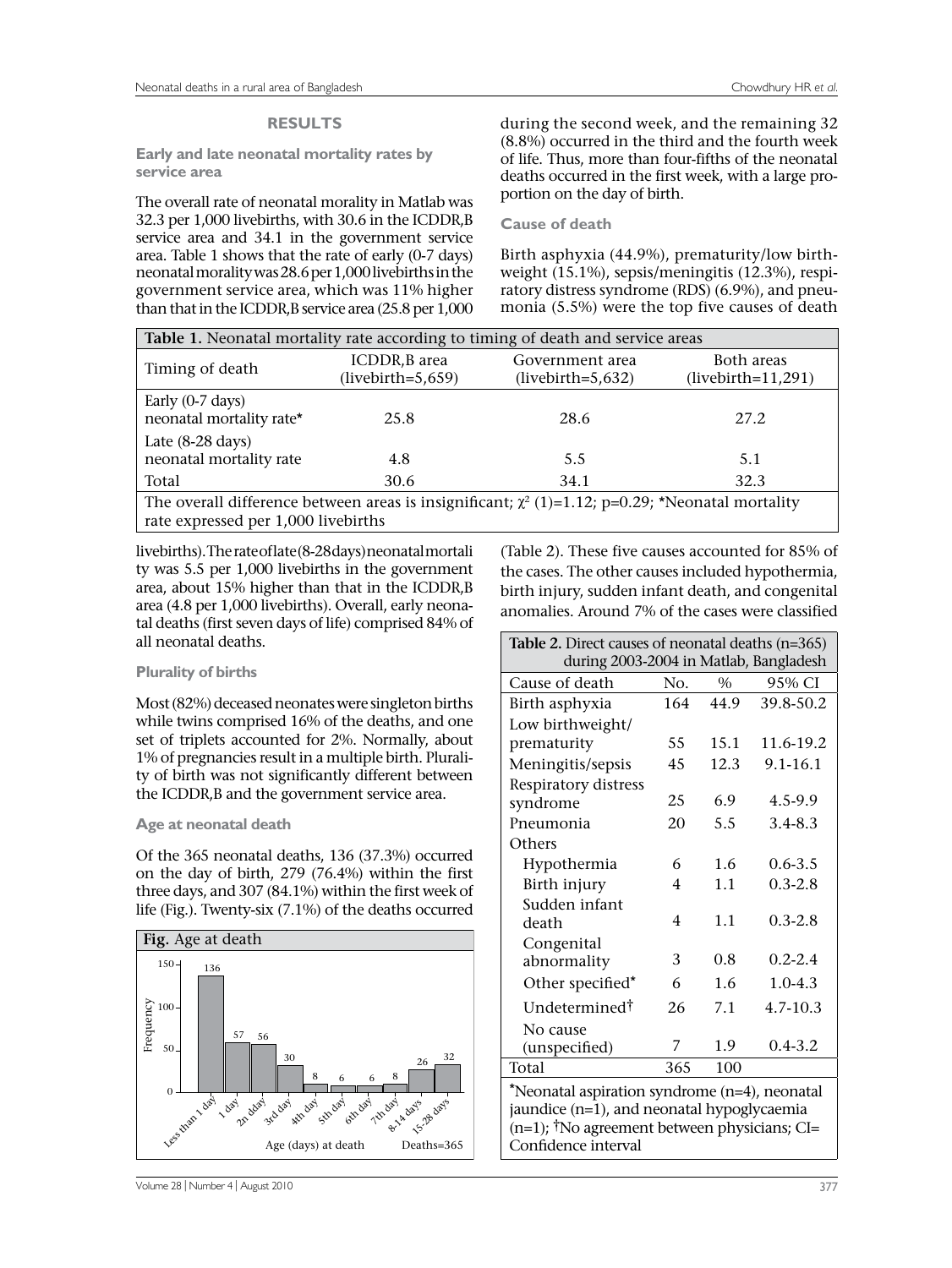as undetermined as there was no agreement between any of the physicians on the cause assigned. In 1.9% of the cases, the physicians were unable to assign any cause.

#### **Cause of death by sex of newborn**

There were substantial differences in cause of death when gender was considered (Table 3). Overall, the

of causes of death (Table 4) by early and late neonatal periods and across categories of cause of death. These differences were significant [(Pearson  $\chi^2(5)=130.95;$  p<0.01; Fisher's Exact p=0.001)]. Birth asphyxia (52.8%) was the single largest category of cause of death in the early neonatal period while sepsis/meningitis (48.3%) was the single largest category in the late neonatal period.

| Table 3. Direct cause of death according to sex of neonates, Matlab, Bangladesh |                |      |                  |      |                |      |
|---------------------------------------------------------------------------------|----------------|------|------------------|------|----------------|------|
| Cause of death                                                                  | Male $(n=200)$ |      | Female $(n=100)$ |      | Both $(n=365)$ |      |
|                                                                                 | No.            | $\%$ | No.              | $\%$ | No.            | $\%$ |
| Birth asphyxia                                                                  | 102            | 51.0 | 62               | 37.6 | 164            | 44.9 |
| Prematurity/low birthweight                                                     | 31             | 15.5 | 24               | 14.5 | 55             | 15.1 |
| Meningitis/sepsis                                                               | 20             | 10.0 | 25               | 15.2 | 45             | 12.3 |
| Pneumonia                                                                       | 14             | 7.0  | 6                | 3.6  | 20             | 5.5  |
| Respiratory distress syndrome                                                   | 13             | 6.5  | 12               | 7.3  | 25             | 6.8  |
| Others                                                                          | 20             | 10.0 | 36               | 21.8 | 56             | 15.3 |
| Pearson $\chi^2(5)=15.80$ ; p<0.01                                              |                |      |                  |      |                |      |

number of male deaths was 200 compared to 165 female deaths; the males accounted for a larger proportion (54.8%) of all deaths. The following causes of death were proportionately less among females than among males: birth asphyxia (37.6% vs 51%), low birthweight/prematurity (14.5% vs 15.5%), and pneumonia (3.6% vs 7.0%) while the following causes were proportionately greater among females: sepsis/meningitis (15.2% vs 10%), respiratory distress syndrome (7.3% vs 6.5%), and other causes (21.8% vs 10%). Overall, the difference in the proportions of death across cause of death by gender was significant (Pearson  $\chi^2(5)=15.80$ ; p<0.01).

**Cause of death by early and late neonatal periods** 

|  |  | There were major differences in the distribution |
|--|--|--------------------------------------------------|
|  |  |                                                  |

# **DISCUSSION**

**Neonatal mortality rate** 

The neonatal mortality rate of 32.3 per 1,000 livebirths during 2003-2004 in Matlab was lower than the national neonatal mortality rate of 41 per 1,000 livebirths and approximated the global average of 33 (2,3). What was particularly encouraging was that this figure represented a 21% reduction in the neonatal mortality rate between 1996 and 2004 in the same area (12), largely as a result of the high coverage of maternal and child-health (MCH) outreach services, albeit with a relatively low rate of skilled/instrumental delivery. The low neonatal mortality rate in the MCH-FP project area in our study compared to the government area may also

| Table 4. Direct cause of death according to early and late neonatal period, Matlab, Bangladesh |                                         |      |     |                                        |                           |      |  |
|------------------------------------------------------------------------------------------------|-----------------------------------------|------|-----|----------------------------------------|---------------------------|------|--|
| Cause of death                                                                                 | Early $(0-7 \text{ days})$<br>$(n=307)$ |      |     | Late $(8-28 \text{ days})$<br>$(n=58)$ | Both periods<br>$(n=365)$ |      |  |
|                                                                                                | No.                                     | $\%$ | No. | $\%$                                   | No.                       | $\%$ |  |
| Birth asphyxia                                                                                 | 162                                     | 52.8 | 2   | 3.4                                    | 164                       | 44.9 |  |
| Prematurity/low<br>birthweight                                                                 | 52                                      | 16.9 | 3   | 5.2                                    | 55                        | 15.1 |  |
| Respiratory distress<br>syndrome                                                               | 24                                      | 7.8  | 1   | 1.7                                    | 25                        | 6.8  |  |
| Meningitis/sepsis                                                                              | 17                                      | 5.5  | 28  | 48.3                                   | 45                        | 12.3 |  |
| Pneumonia                                                                                      | 9                                       | 2.9  | 11  | 19.0                                   | 20                        | 5.5  |  |
| <b>Others</b>                                                                                  | 43                                      | 14.0 | 13  | 22.4                                   | 56                        | 15.3 |  |
| Specified (rare)                                                                               | 17                                      | 5.5  | 6   | 10.3                                   | 23                        | 6.3  |  |
| Undetermined                                                                                   | 20                                      | 6.5  | 6   | 10.3                                   | 26                        | 7.1  |  |
| No cause                                                                                       | 6                                       | 1.9  | 1   | 1.7                                    | 7                         | 1.9  |  |
| Fisher's Exact p=0.001                                                                         |                                         |      |     |                                        |                           |      |  |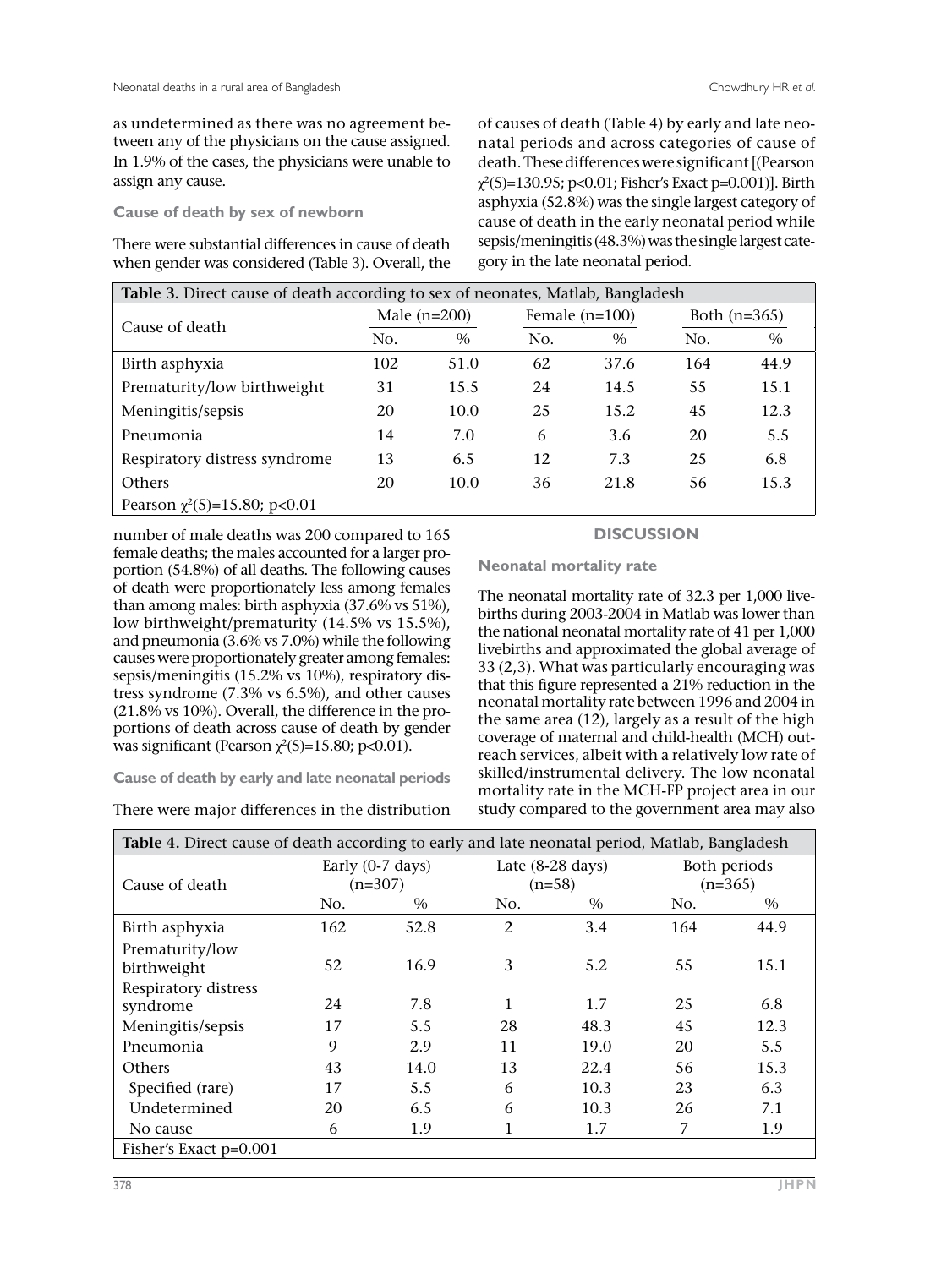have been due to the relatively higher use of MCH outreach services and primary-care facilities, including basic obstetric care facilities in the former (13).

#### **Causes of neonatal death**

The proportional distribution of the major causes of neonatal deaths in our study differed somewhat from the WHO-derived global estimates, with important public-health implications. Birth asphyxia accounted for a far larger proportion (45%) of neonatal deaths in Matlab compared to the global average of 23-29% (2,5). The recent survey in Bangladesh referred earlier also showed a higher proportion (39%) of deaths due to this cause (14). Another nationwide perinatal survey in South Africa, conducted during 1999-2003, also reported that asphyxia-hypoxia was responsible for about onethird of neonatal deaths (15). This higher rate of deaths due to birth asphyxia in our study in Bangladesh and in similar developing countries reflects the lack of appropriate resuscitation care for newborns at birth where the great majority of deliveries are conducted in the home with no skilled birth attendance. Also, the high proportion of births that are low weight/premature in Matlab would have contributed to a higher incidence of birth asphyxia as shown in an earlier study in the country (16).

Yet another factor in the case of neonatal fatalities occurring at health facilities is in relation to the inappropriate use of intravenous medications for augmenting the progress of labour. A recent study in India found that unnecessary administration of oxytocics to augment labour was associated with a three-fold increase [odds ratio (OR)=2.6; 95% confidence interval (CI) 1.9-3.6] in birth asphyxiarelated deaths (17). An earlier study in Bangladesh also indicated that the trial of labour was associated with an increased risk of neonatal death in health facilities in a rural subdistrict of Bangladesh (18). Results of a recent study in South Africa indicate that inadequate foetal monitoring by health workers is an important avoidable factor associated with birth asphyxia-related deaths (15).

#### **Premature birth/low birthweight**

Prematurity/low birthweight was a cause of death in 15% of the neonatal deaths in our study, which is much lower than the global average of around 27% of neonatal deaths (2,5). It is also lower than those obtained from recent studies in India (19) and Bangladesh (14) where 27% of neonatal deaths were attributed to low birthweight/prematurity. This could have been due to the use of a separate category of respiratory distress syndrome as a cause of death that is usually also associated with prematurity, and this would have left a fewer cases to be

assigned to low birthweight/prematurity. Also, it cannot be ruled out that the physicians may have exercised a higher subjective threshold for picking up low-birthweight and premature babies as a cause of death

#### **Infections**

Nearly one-fifth (20.5%) of the deaths in our study were due to infectious diseases, such as sepsis, meningitis, and pneumonia, which underscores the general decline in deaths due to infectious diseases in the country, from a high of 48.9% of all neonatal deaths observed in 1992-1993 in rural Bangladesh (20) and which can be attributed to almost total elimination of tetanus since the introduction of prophylaxis for maternal tetanus. This remains an area for potential intervention to reduce the number of neonatal deaths.

#### **Unspecified cause**

The physicians in our study failed to assign a cause (unspecified) in 1.9% of the deaths, and for another 7.1% of the cases, the cause was listed as undetermined, as they differed on a cause of death. The unspecified proportion (1.9%) is consistent with the latest nationwide neonatal VA survey, which reported 3.4% of neonatal death as unspecified (3). The nationwide VA survey and this study used a similar modular VA tool in collecting information before neonatal death. The use of the new VA tool with a combination of structured questions and open-ended description of symptoms and events yields greater information, including information on healthcare-seeking which enables physicians to allocate a cause for a higher proportion of neonatal deaths. Also, the option to choose a cause of death from an almost unrestricted pool of codes within the ICD-10 classification may have enabled physicians to specify a cause for a greater proportion of neonatal deaths.

While physician's review was considered to be the reference standard in this study, it should be appreciated that assigning the cause of death by the physicians was a largely subjective process, despite the steps taken by the study to ensure uniformity and standardization of the physician's review process.

#### **Cause of death by sex**

The study found that the female neonates had a lower risk of dying than the male ones. Although the study did not assess the factors responsible for such differences, this difference, which is universally reported, is due to biological advantages enjoyed by female infants and the increased vulnerability of male infants in their early life to environmental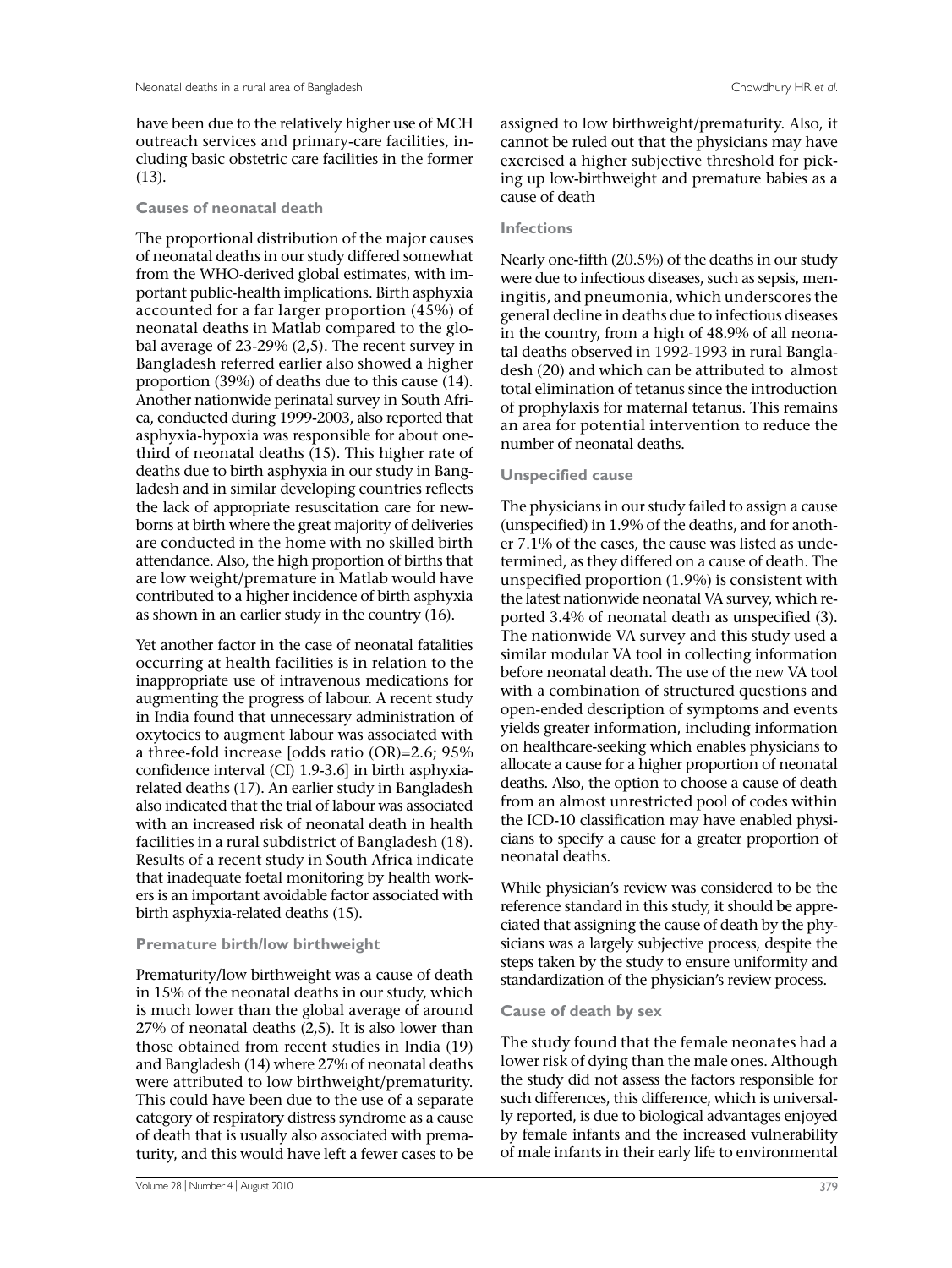stresses (21). The explanation of these differentials in cause of death between the sexes observed in this study goes beyond the scope of the study.

# **Cause of death by early and late neonatal period**

The clustering of deaths found in our study around the early neonatal period mainly due to birth asphyxia and prematurity/low birthweight has been reported from many developing countries (2). This highlights the need for a more focused newborncare strategy where resuscitation care for birth asphyxia and appropriate management of premature and low-birthweight babies can be made universally available at the household level in developing countries, where deliveries in the home tend to be the norm. In this regard, the use of community health workers to provide home-based care for both birth asphyxia and small size at birth is worth considering (17,22).

## **Targeted interventions**

A significant proportion of neonatal deaths could be avoided by appropriate resuscitation care. Most asphyxiated neonates can be successfully resuscitated by simple cost-effective measures, such as clearing the airways, drying and stimulating baby by rubbing with a towel to make the baby crying, and, in some cases, by positive pressure ventilation either through mouth-to-mouth breathing or through use of bag and mask (23). Studies in Indonesia and India have demonstrated the effectiveness of using teams of village health workers and traditional birth attendants in reducing the number of deaths due to asphyxia at the community level (17,24).

There is a range of evidence-based interventions available that can improve the survival of premature/low-birthweight babies. The promotion of early and exclusive breastfeeding (25,26), prevention and treatment of hypothermia, including kangaroo mother care (26-28), topical skin-cleansing with chlorhexidine (30), and topical emollient (sunflower oil) treatment for hospitalized infants (31) may reduce morbidity and mortality among low-birthweight and premature infants. Result of a recent community-based study in India provides further evidence that home-based management of low-birthweight and preterm neonates with supportive care and treatment of infections is feasible and effective in improving the survival of newborns (22).

Although infectious causes (sepsis/meningitis and pneumonia) were the major contributor to late neonatal deaths in our study, these are also important in early neonatal deaths. Most early infections are usually acquired from the mother, and management of

maternal reproductive and urinary tract infections can, thus, be effective in preventing infections in neonates (32). In addition, community-based studies in developing countries have reported that clean delivery practices (hand-washing and cleaning birth-passages with chlorhexidine) and neonatal care practice just after delivery (clean cord-cutting, applying chlorhexidine over the cord, and skincleansing) can also reduce neonatal infections and infection-related mortality (25,30,31). Late neonatal deaths due to neonatal tetanus can be successfully prevented by tetanus toxoid immunization of the pregnant mother and through cleanliness in cord-care (25,30). Although the WHO advocates that very severe neonatal illnesses, including sepsis, be treated in a hospital (33,34), community-based management of sepsis using trained village health workers has been shown to be effective in reducing neonatal mortality (25,35,36).

In summary, for Matlab or similar settings, an integrated package of targeted neonatal interventions for birth asphyxia, prematurity, low birthweight, and infections is key to substantially reducing neonatal mortality. The recommendations for reducing the number of neonatal deaths discussed above require not just health/technical intervention but political commitment to make neonatal and child health a greater priority. Socioeconomic and developmental factors limit the access to and availability of health/technical interventions. Therefore, substantial reduction in neonatal mortality requires health programmes combined with other socioeconomic development activities for the population that facilitate individual and community control over factors determining health.

# **ACKNOWLEDGEMENTS**

The authors acknowledge the contribution of the study participations. This study was funded by ICDDR,B and its donors which provide unrestricted support to the Centre for its operations and research. Current donors providing unrestricted support include: Australian Agency for International Development (AusAID), Government of the People's Republic of Bangladesh, Canadian International Development Agency (CIDA), Embassy of the Kingdom of the Netherlands (EKN), Swedish International Development Cooperation Agency (Sida), and Department for International Development (DFID), UK. The authors gratefully acknowledge these donors for their support and commitment to the Centre's research efforts. The principal investigator was supported by ICDDR,B and International Postgraduate Research Scholarship (IPRS), Government of Australia.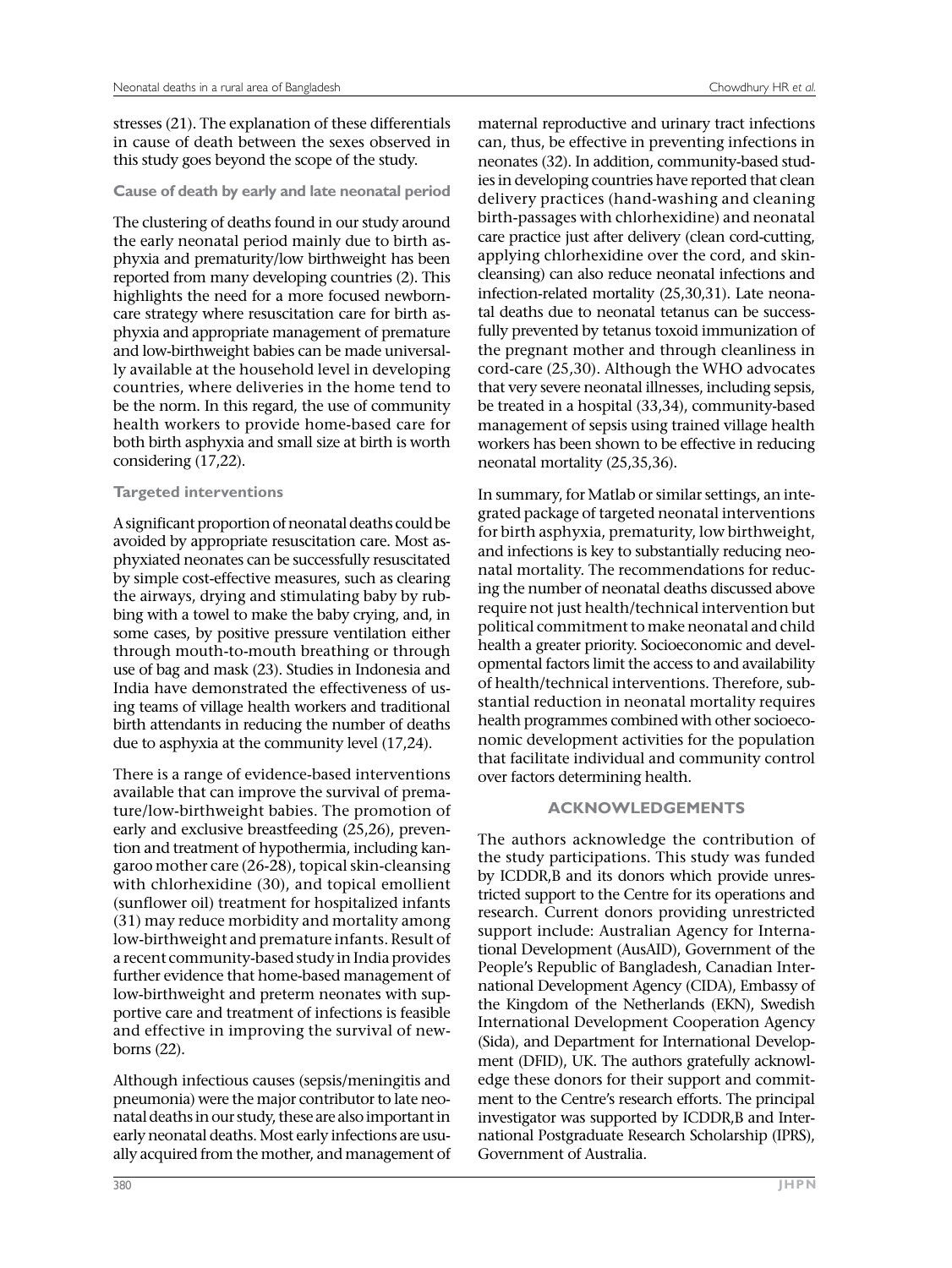#### **REFERENCES**

- 1. Darmstadt GL, Lawn JE, Costello A. Advancing the state of the world's newborns*. Bull World Health Organ* 2003;81:224-5.
- 2. Lawn JE, Cousens S, Zupan J; Lancet Neonatal Survival Steering Team. 4 million neonatal deaths: when? Where? Why*? Lancet* 2005;365:891-900.
- 3. National Institute of Population Research and Training. Bangladesh demographic and health survey 2004. Dhaka: National Institute of Population Research and Training, 2005. 342 p.
- 4. World Health Organization. The world health report: 2005: make every mother and child count. Geneva: World Health Organization, 2005. 219 p.
- 5. Bryce J, Boschi-Pinto C, Shibuya K, Black RE; WHO Child Health Epidemiology Reference Group. WHO estimates of the causes of death in children*. Lancet* 2005;365:1147-52.
- 6. Fauveau V. Assessing probable causes of death without death registration or certificates: a new science? *Bull World Health Organ* 2006;84:246-7.
- 7. World Health Organization. WHO technical consultation on verbal autopsy tools: final report. Geneva: World Health Organization, 2005. 45 p.
- 8. International Centre for Diarrhoeal Disease Research, Bangladesh. Health and demographic surveillance system—Matlab. V. 35. Registration of health and demographic events 2002. Dhaka: International Centre for Diarrhoeal Disease Research, Bangladesh, 2004. 92 p. (ICDDR,B scientific report no. 91).
- 9. Bangladesh. Ministry of Health and Family Welfare. Integrated management of childhood illness: management of the sick young infant age 1 day up to 2 months. Dhaka: Ministry of Health and Family Welfare, Bangladesh, 2006. 64 p.
- 10. World Health Organization. International statistical classification of diseases and related health problems*.*  10th Rev. V. 2: Instruction manual. Geneva: World Health Organization, 1993:130-2.
- 11. StataCorp. Stata statistical software: release 9. College Station, TX: SataCorp LP, 2005.
- 12. International Centre for Diarrhoeal Disease Research, Bangladesh. Health and demographic surveillance system—Matlab. V. 39. Registration of health and demographic events 2005. Prepared by G. Mostafa and M.M. Rahman. Dhaka: International Centre for Diarrhoeal Disease Research, Bangladesh, 2007. 119 p. (ICDDR,B scientific report no. 97).
- 13. Hale L, DaVanzo J, Razzaque A, Rahman M. Why are infant and child mortality rates lower in the MCH-FP area of Matlab, Bangladesh? *Stud Fam Plann* 2006;37:281-92.
- 14. Mercer A, Haseen F, Huq NL, Uddin N, Khan MH, Larson CP. Risk factors for neonatal mortality in ru-

ral areas of Bangladesh served by a large NGO programme*. Health Policy Plan* 2006;21:432-43.

- 15. Velaphi S, Pattinson R. Avoidable factors and causes of neonatal deaths from perinatal asphyxia-hypoxia in South Africa: national perinatal survey*. Ann Trop Paediatr* 2007;27:99-106.
- 16. Yasmin S, Osrin D, Paul E, Costello A. Neonatal mortality of low-birth-weight infants in Bangladesh*. Bull World Health Organ* 2001;79:608-14.
- 17. Bang AT, Bang RA, Baitule SB, Reddy HM, Deshmukh MD. Management of birth asphyxia in home deliveries in rural Gadchiroli: the effect of two types of birth attendants and of resuscitating with mouth-to-mouth, tube-mask or bag-mask*. J Perinatol* 2005;25(Suppl):S82-91.
- 18. Bari W, Chowdhury RI, Islam MA, Chakraborty N, Akhter HA. The differentials and determinants of perinatal mortality in rural Bangladesh*. Eur J Contracept Reprod Health Care* 2002;7:216-22.
- 19. Baqui AH, Darmstadt GL, Williams EK, Kumar V, Kiran TU, Panwar D *et al*. Rates, timing and causes of neonatal deaths in rural India: implications for neonatal health programmes*. Bull World Health Organ* 2006;84:706-13.
- 20. Chowdhury ME, Akhter HH, Chongsuvivatwong V, Geater AF. Neonatal mortality in rural Bangladesh: an exploratory study*. J Health Popul Nutr* 2005;23:16-24.
- 21. Wells JC. Natural selection and sex differences in morbidity and mortality in early life. *J Theor Biol* 2000;202:65-76.
- 22. Bang AT, Baitule SB, Reddy HM, Deshmukh MD, Bang RA. Low birth weight and preterm neonates: can they be managed at home by mother and a trained village health worker*? J Perinatol* 2005;25(Suppl1):S72-81.
- 23. Palme-Kilander C. Methods of resuscitation in low-Apgar-score newborn infants—a national survey*. Acta Paediatr* 1992;81:739-44.
- 24. Wall SN, Lee AC, Niermeyer S, English M, Keenan WJ, Carlo W *et al*. Neonatal resuscitation in low-resource settings: what, who, and how to overcome challenges to scale up? *Int J Gynaecol Obstet* 2009;107(Suppl 1):S47-62, S63-4.
- 25. Bhutta ZA, Darmstadt GL, Hasan BS, Haws RA. Community-based interventions for improving perinatal and neonatal health outcomes in developing countries: a review of the evidence*. Pediatrics* 2005;115(2 Suppl):519-617.
- 26. World Health Organization. Collaborative Study Team. Effect of breastfeeding on infant and child mortality due to infectious diseases in less developed countries: a pooled analysis. WHO Collaborative Study Team on the Role of Breastfeeding on the Prevention of Infant Mortality*. Lancet* 2000;355:451-5.
- 27. Conde-Agudelo A, Diaz-Rossello JL, Belizan JM. Kangaroo mother care to reduce morbidity and mortali-